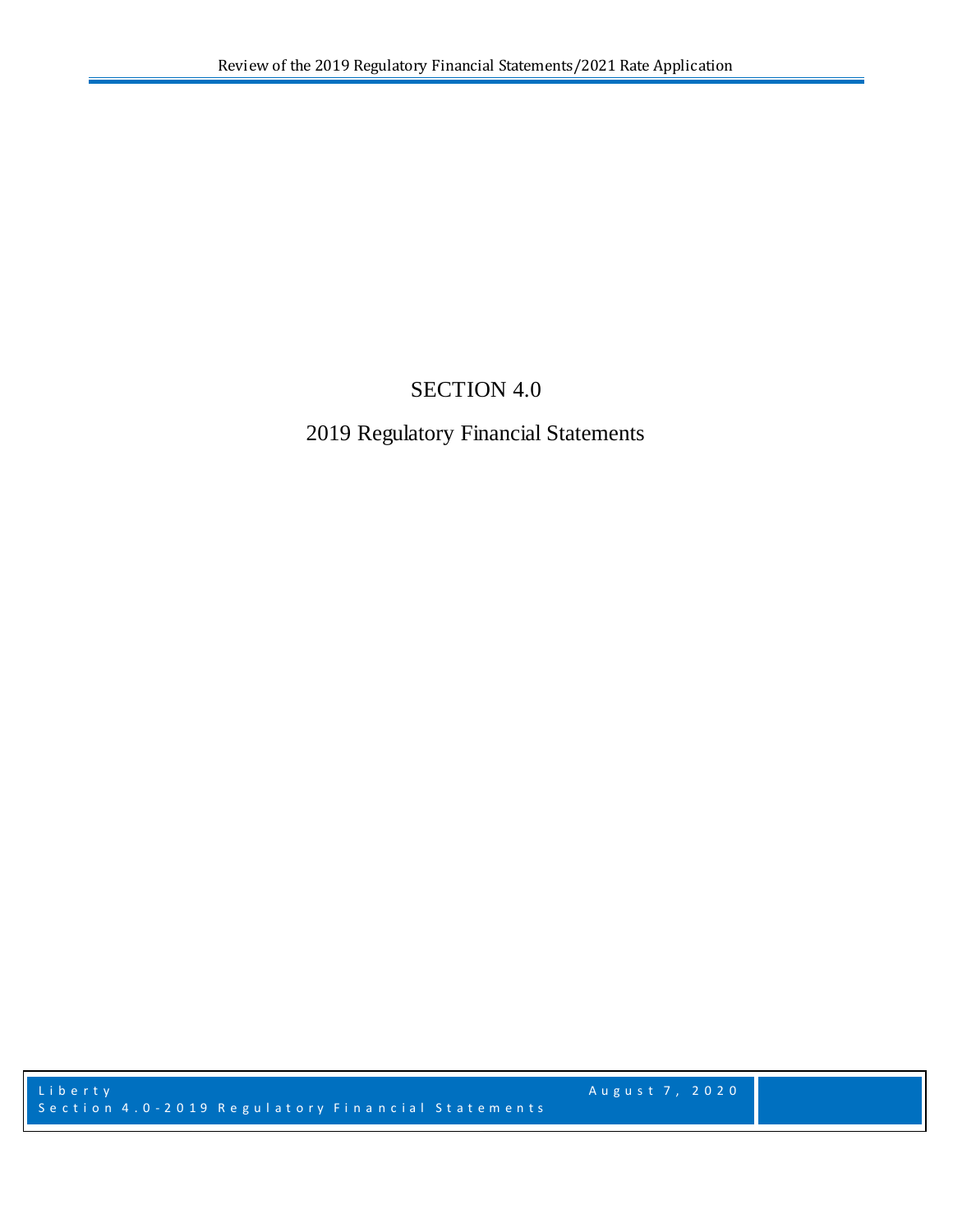### 1 **4.0 2019 Regulatory Financial Statements**

2 Liberty's 2019 Actuals have been filed as part of this Application and Liberty is seeking the Board's 3 approval of the 2019 Regulatory Financial Statements. Liberty recommends replacing certain 4 documents from the filings to date in Matter 467 with the comparable files in this application.

5 Liberty has prepared the 2019 Regulatory Financial Statements in a similar format and manner to 6 previous reviews.

#### 7 **Return on Equity and the Gas Distribution Act**

 As provided by section 52.03(2) of the GDA, Liberty is required to calculate any over-earnings in 2019. Liberty's earnings in 2019 have resulted in an actual return on equity in excess of 12.9%. Liberty is required to share half of that excess with customers in rate classes other than the SGS class. The details of the calculation are found in the table below.

#### **Return on Equity Check (in thousands of dollars)**

| Line |                                                                                    | 2019A        |
|------|------------------------------------------------------------------------------------|--------------|
| 1    | Actual return on equity as per Statement of Income                                 | 17,621       |
| 2    | AEDC - allowance for funds used during construction (equity<br>component)          | 14           |
| 3    | Allowed Rate of Return (Note 1)□                                                   | 13,078       |
| 4    | Excess earnings (Line $4 =$ Line $1 -$ Line $2 -$ Line $3$ )                       | \$<br>4,529  |
|      | <b>Excess Earnings Mechanism</b>                                                   |              |
| 5    | <=200bps (12.9%) - LUGNB keeps excess (Note 2)                                     | 2,400        |
| 6    | > 200bps balanced shared 50/50                                                     | 2,129        |
| 7    | Excess Earnings applied to regulatory deferral account (line $5 + 50\%$ of line 6) | 3,464        |
| 8    | Excess Earnings Sharing with customers (50% of line 6)                             | \$<br>1,065  |
| 9    | Average Rate Base<br>Allowed Rate of Return (Rate Base x 45% x 10.9%)              | \$266,630    |
| 10   |                                                                                    | \$13,078     |
| 11   | Average Rate Base<br>Allowed Rate of Return (Rate Base x 45% x 12.9%)              | \$266,630    |
| 12   |                                                                                    | \$<br>15,478 |
| 13   | Average Rate Base                                                                  | \$266,630    |
| 14   | Rate Base funded by equity (Average Rate Base x 45%)                               | \$119,984    |
| 15   | Actual percentage return on equity                                                 | 14.69%       |

ń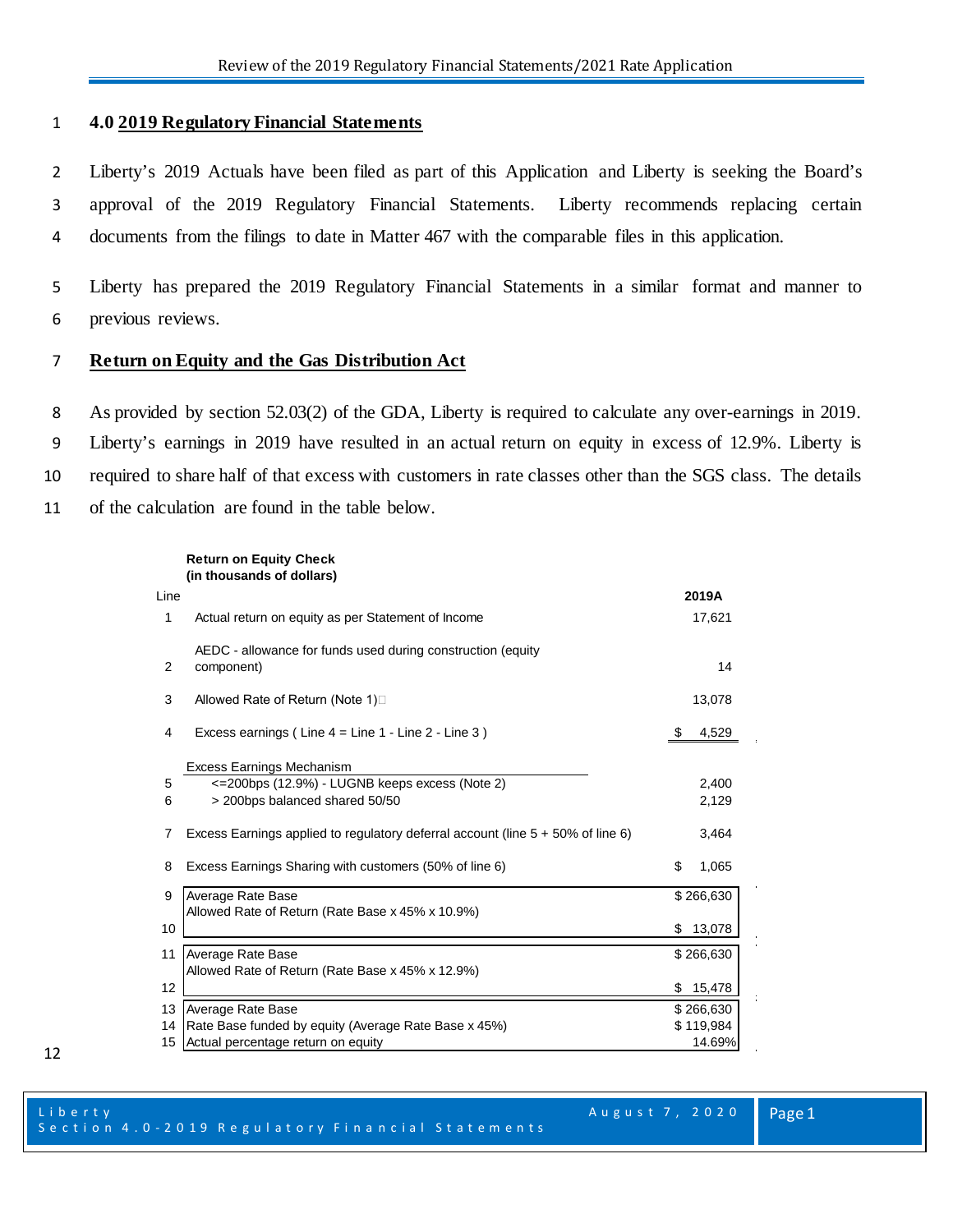1 Liberty is required to share half of the excess "*to reduce the revenue requirement of the general franchise* 

2 *holder for the following year and this reduction shall be applied to decrease rates and tariffs for one or* 

3 *more classes of customers other than the Small General Service class of customers for that year."* 

4 (section 52.03(2)(b)(ii)(B)). Liberty is to return \$1.065M to customers as determined in the table above.

 The full amount of \$1.065M is being applied to reduce revenue requirement as required by the GDA and applied to individual rate classes to reduce 2021 rates. The sharing methodology is based on an objective approach considering the percentage of revenues earned from each rate class in 2019. The revenue percentage was used to divide the \$1.065M among the rate classes as shown in the table below and helped guide the rate design process in order to reduce rates and revenues per rate class.

|                   | % of 2019      | <b>Portion of</b><br><b>Excess</b> |           | Approximate<br>% Rate<br><b>Reduction</b> | 2020<br><b>Distribution</b> |  |
|-------------------|----------------|------------------------------------|-----------|-------------------------------------------|-----------------------------|--|
| <b>Rate Class</b> | <b>Revenue</b> | <b>Earnings</b>                    |           | Range                                     | <b>Rates</b>                |  |
| <b>MGS</b>        | 36.46% \$      |                                    | 388,302   | $2 - 4%$                                  | \$<br>11.3235               |  |
| <b>LGS</b>        | 32.79%         | \$                                 | 349,236   | $2 - 4%$                                  | \$<br>8.5005                |  |
| <b>CGS</b>        | 14.53% \$      |                                    | 154,754   | $2 - 4%$                                  | \$<br>5.8830                |  |
| <b>ICGS</b>       | 15.71% \$      |                                    | 167,338   | $5 - 7%$                                  | \$<br>1.6850                |  |
| <b>OPS</b>        | $0.50\%$       | -\$                                | 5,370     | $2 - 4%$                                  | \$<br>5.8905                |  |
| <b>TOTAL</b>      |                |                                    | 1,065,000 |                                           |                             |  |

10

11 This is the same methodology used for Liberty's 2018 excess earnings which was approved by the Board 12 during the pre-hearing conference for Matter 443 and 453 on August 27, 2019 and confirmed by the 13 Board in its December 19, 2019 Decision in Matter 453 where it stated:

14 "[20] The Board determined that in the circumstances of this matter, "the following year", as found in that provision, refers to 2020. The Board accordingly ordered EGNB to apply that portion of the 2018 surplus to reduce the revenue requirement for 2020 for the purposes of determining 2020 rates.

19 Liberty indicated that it intended to use the same methodology for the 2019 excess earnings if the 2018 20 methodology was approved by the Board.